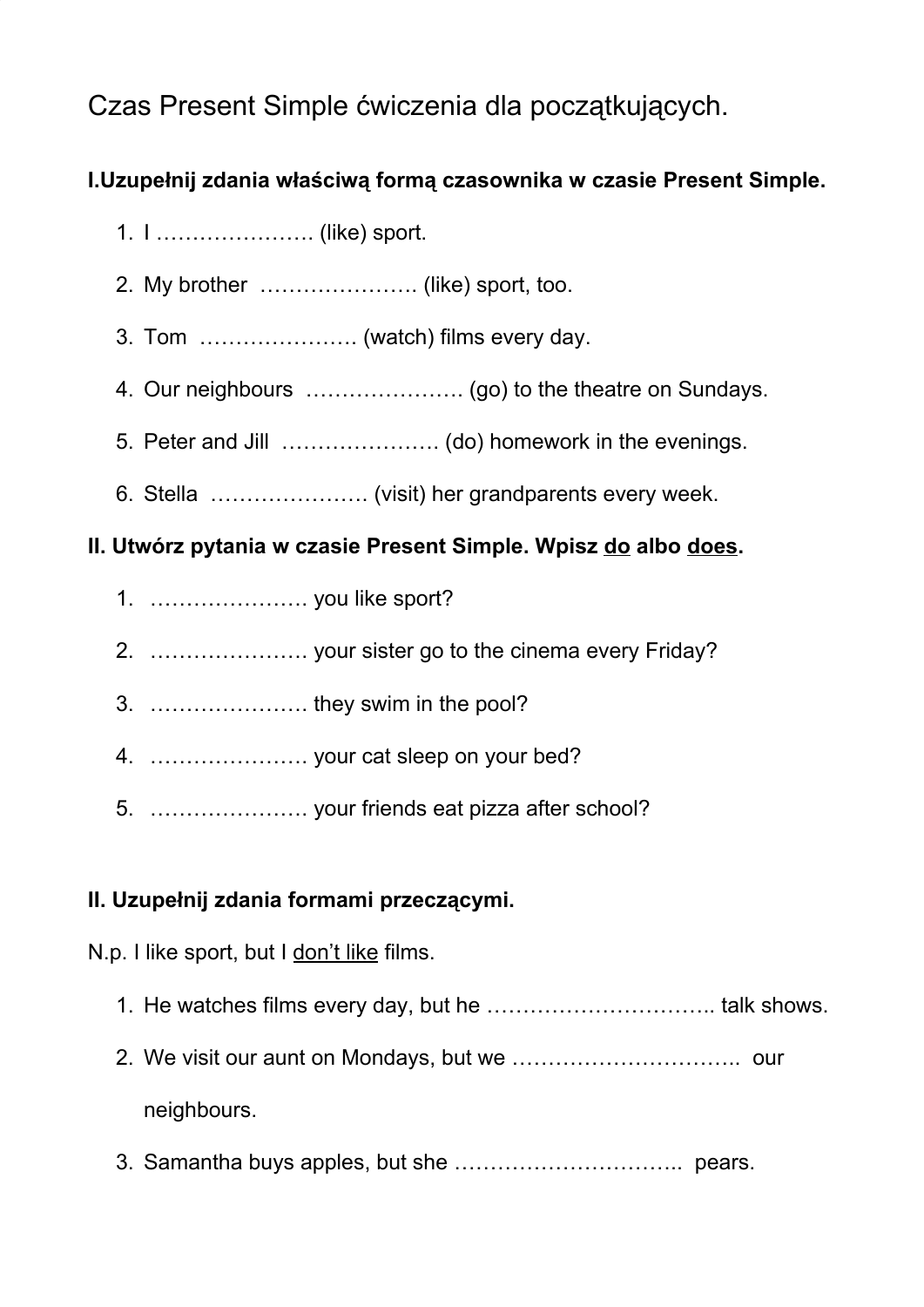- 4. My friends run in the park, but they …………………….. on the beach.
- 5. He plays football, but he ………………………….. basketball.
- 6. Tom and I collect stamps, but we ………………………….. coins.

#### **II. Udziel krótkich odpowiedzi twierdzących i przeczących na pytania:**

1. Do your parents like pizza?

Yes, …………………………………….. No, .……………………………………..

2. Does he go to school?

…………………………………………..

…………………………………………..

3. Does Mary read books?

…………………………………………..

…………………………………………..

4. Do your dogs run in the garden?

………………………………………….. …………………………………………..